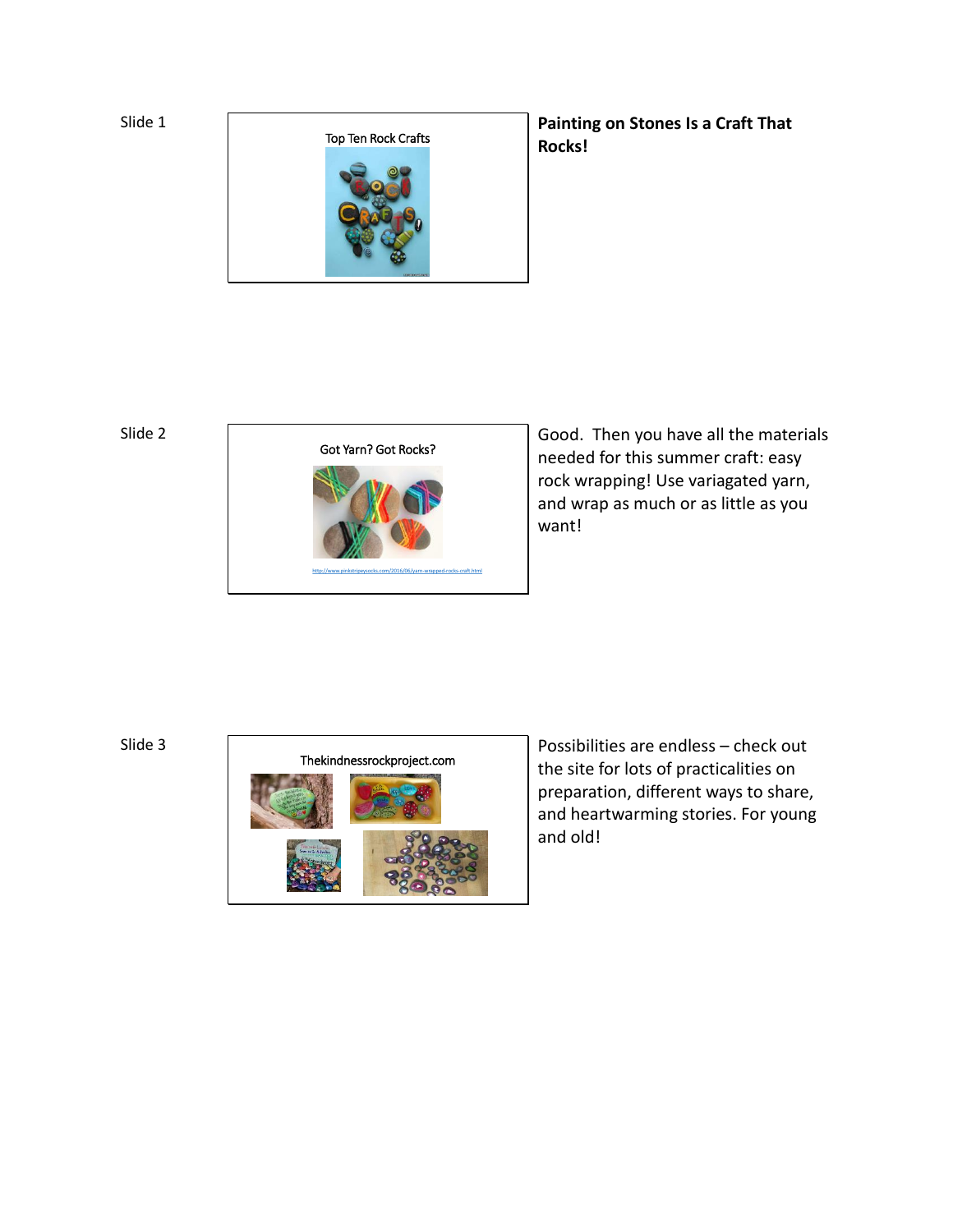Slide 4



As if the concept of rocks painted like little monsters isn't really amusing sufficient, Glue googly eyes to these ones for additional laughter. You can also glue an item of magnet strip to the back so the beasts will stay with your fridge!

## Slide 5



As well as creating a piece of abstract art inspired by a famous artist, these rocks present endless creative play possibilities.

Kids can use them as color charts; to create patterns and mandala art; they could be offered as gifts to friends and family or simply left on the beach as a gift to a stranger. These use acrylic paint and varnish or modge podge.

## Slide 6



Story stones can be used in many ways:

**You can use them as story tell aides:** the children choose a stone from the basket, and start a story based on the picture on the stone that they've chosen.

Another stone is drawn from the basket, and the story continues, incorporating this next picture into it. You can tell the story, or have a child tell the story, or you can pass the basket around at circle time, so that each child draws a stone, and adds another sentence to the story.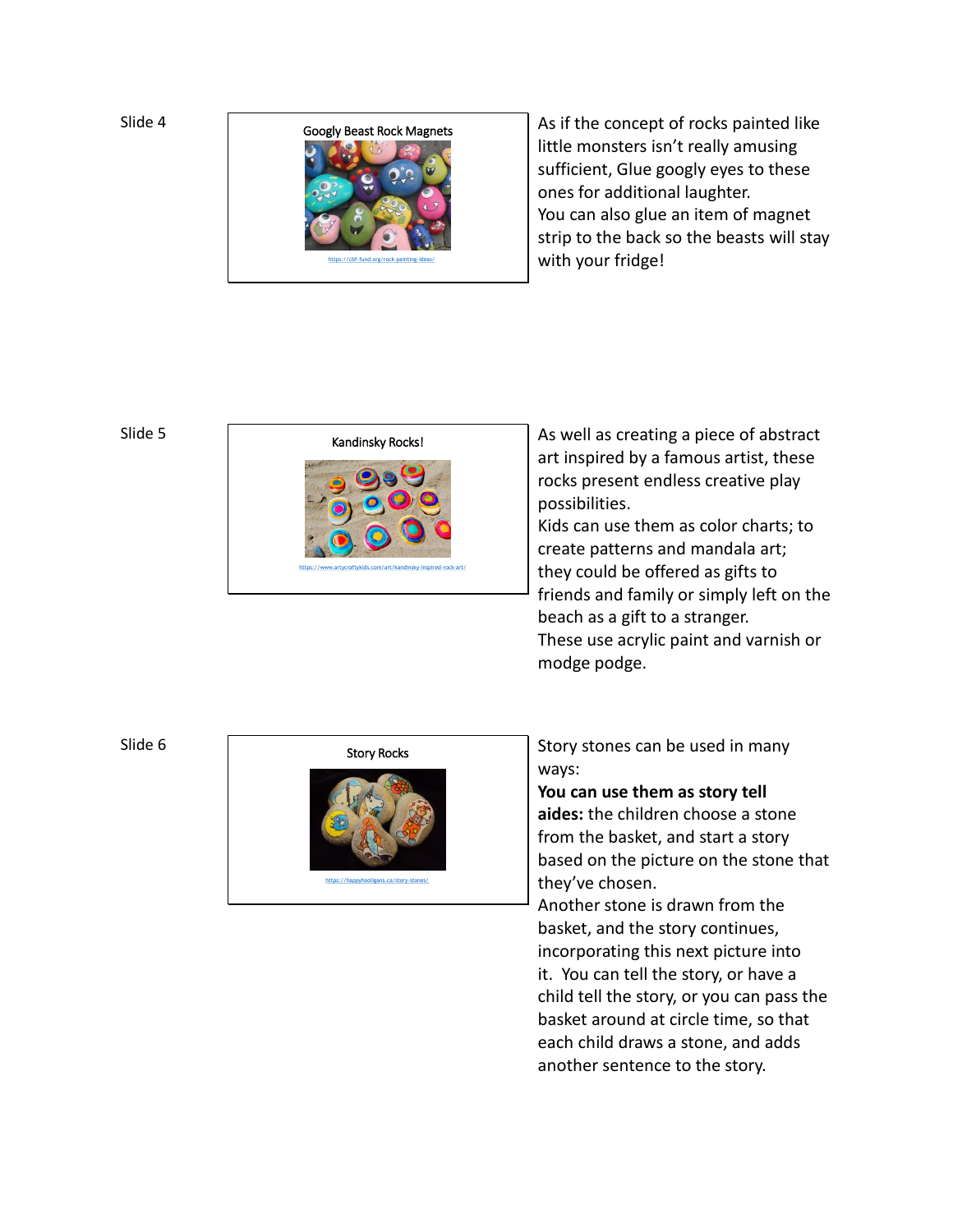If you make enough of them, the kids can use them to sort and organize them, helping with early math skills.

These are made from cutting out pictures and modpodging them onto rocks.

## Slide 7



I so want to do this. Instructions are clear at this site btw. Paint your rock white, fill a bowl with water so rock can be submerged, Add one drop of your first color into the bowl. The color will spread out. Then, add another drop of a different color to the center of the first color. Continue to add one drop of color at a time in the center of the previous color. Be quick when adding more colors, nail polish will harden if it sits still for too long. Create design with toothpick. When you are done marbling the nail polish, dip your rock slowly in the center of your nail polish design. Submerge the rock underwater and then slowly remove it.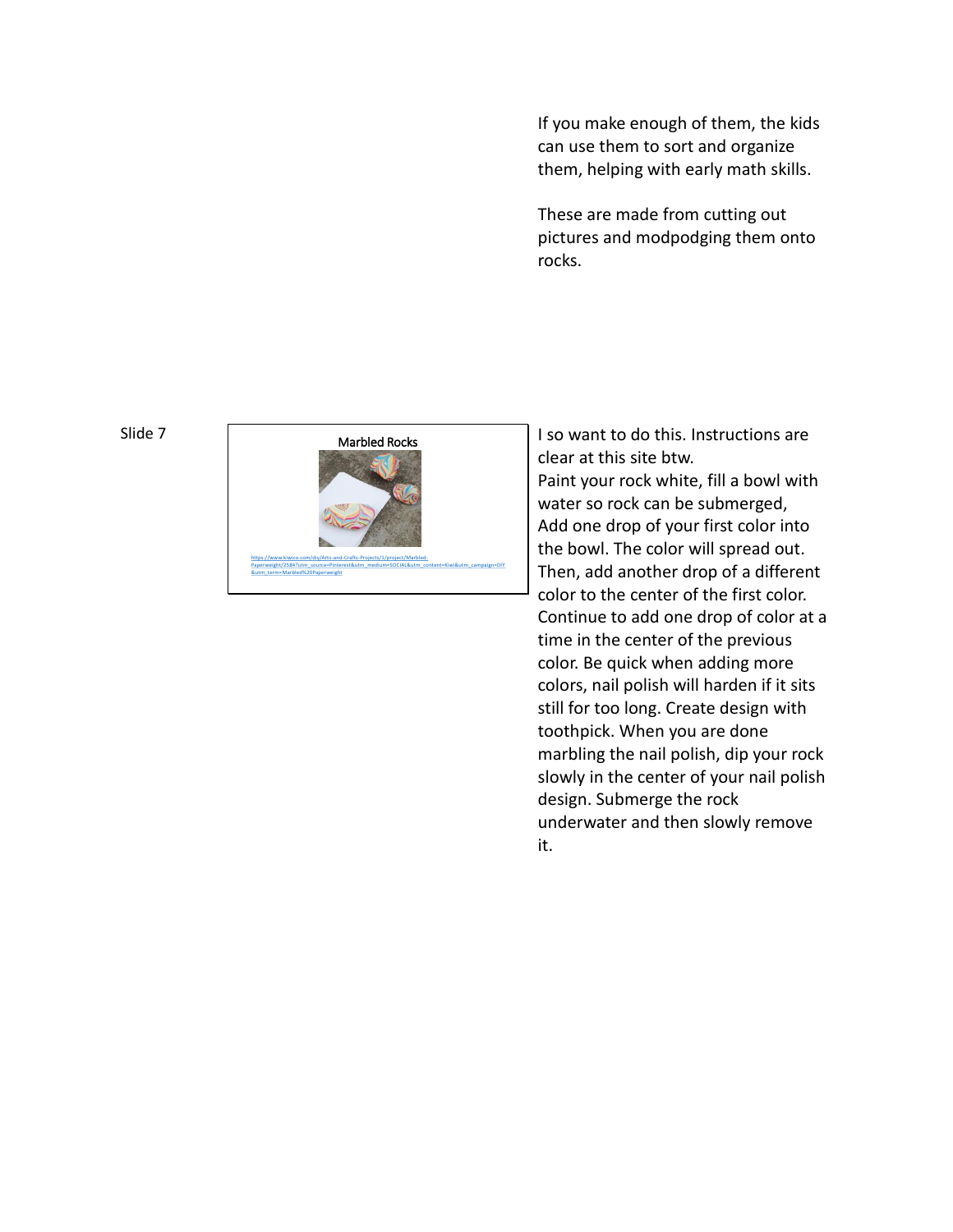```
Slide 8
```


Instead of fingernail polish, you can marble with Martha Stewart Marbling Medium -- this way you can get the fancy, marbled effect of the rocks without having to deal with the mess of dipping them in water. There's a video – it tells you where to buy the rocks (home depot) and acrylic paint supplies, and then drip, rock and roll!

## Slide 9



This starts with heating the rocks on foil in the oven at 350 degrees, which makes it safer for kids to paint with the crayons which melt on contact. The melting crayon is so liquid it's like painting with crayons. You can use one color or several. Make designs, swirls, dots, stripes, faces, whatever.

Slide 10



There's lots of incredible pictures to make using rocks! Our kids used to make faces using rocks.